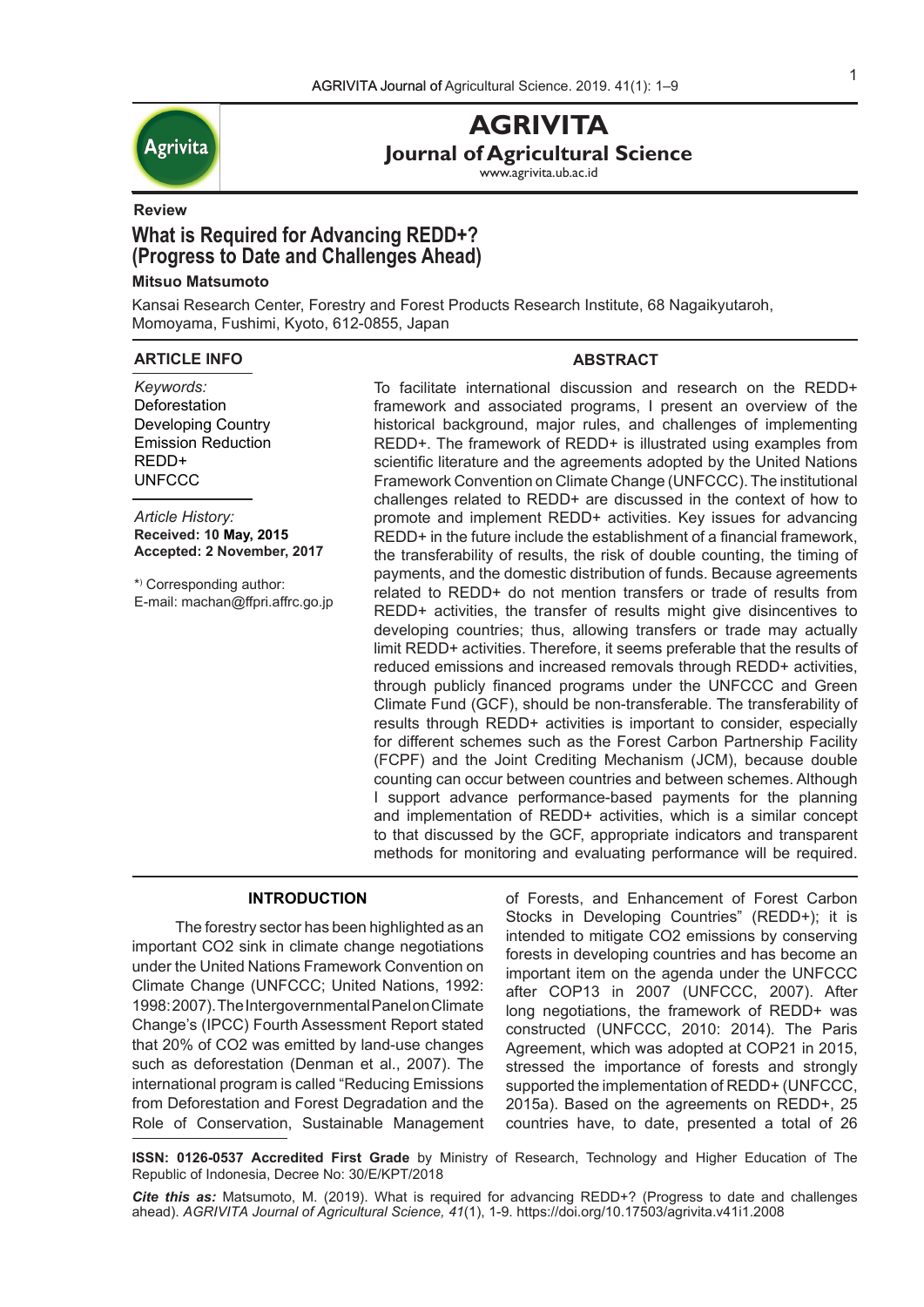submissions of Forest Reference Emission Levels and/or Forest Reference Levels (FREL/FRL) to the UNFCCC for technical assessment (FAO, 2017). As a consequence, many developing countries are interested in REDD+ and have begun rapidly constructing their institutions and technology according to the REDD+ guidelines.

While REDD+ is publicized as promoting the mitigation of climate change and sustainable forest management internationally, the framework of REDD+ is very complicated, so it is not always clear what should or should not be considered part of the program. Furthermore, the financial issues of REDD+ are currently under discussion at the Green Climate Fund (GCF) negotiations (UNFCCC, 2013: Green Climate Fund, 2016b). While representative political papers (e.g. Streck, 2016; Wong et al., 2016) discuss challenges of the financial implementation of REDD+, such specific discussion is not widely recognized by researchers and experts of natural science.

Considering the background and present situation of REDD+, this paper aims to facilitate international discussion and research on the REDD+ framework and associated programs. To do so, I clarify the historical background and the major rules of REDD+, based on scientific discussion and the agreements adopted by the UNFCCC. This paper also identifies challenges of effectively advancing REDD+ in the future, focusing on four key issues such as financial framework, the transferability of results, the risk of double counting, the timing of payments, and the domestic distribution of funds.

## **BACKGROUND**

The main idea of REDD+ is to provide positive financial incentives to countries that would reduce CO2 emissions from deforestation and forest degradation, or for increasing CO2 removal by enhancing forest carbon stocks (Brockhaus et al., 2012).

Deforestation is not a new issue. Deforestation in the tropics began in the 1970s, and calls for conservation soon followed (Barney, 1980). However, land-use changes from forest to farmland and settlements were strongly promoted in developing countries, and deforestation accelerated through the 1990s. After climate change began to receive more attention in the 2000s, deforestation began to be regarded as one of the main causes of CO2

emission and climate change. Deforestation came to be regarded as not only a tropical forest issue but also a global environment issue.

The Fourth Assessment Report of the Intergovernmental Panel on Climate Change (IPCC) stated that 80% of CO2 was emitted by fossil fuel combustion and cement production and that the remaining 20% was emitted as a result of land-use changes such as deforestation (Denman et al., 2007). It reported that about 65% of the total mitigation potential in the forestry sector is located in the tropics; about 50% of the total could be achieved by reducing emissions from deforestation (Nabuurs et al., 2007). The Food and Agriculture Organization's (FAO) 2005 Global Forest Resources Assessment (FAO, 2006) stated that deforestation rates in Brazil, Indonesia, and tropical Africa remain high. Furthermore, the Stern Review (Stern, 2007) emphasized that curbing deforestation is a highly cost-effective way of reducing greenhouse gas (GHG) emissions.

### **HISTORICAL OVERVIEW**

#### **Beginning**

In response to escalating deforestation in tropical forests and increased scientific discussion on the topic, discussions about REDD+ began at the 11th Conference of the Parties of UNFCCC (COP11), held in Montreal in 2005. Papua New Guinea and Costa Rica jointly presented a proposal called "Reducing Emissions from Deforestation in Developing Countries" at COP11. This proposal was adopted as an agenda item by the Subsidiary Body for Scientific and Technological Advice and was referred to as REDD. Although the REDD concept was welcomed internationally, many developing countries stated that REDD should not only include reducing emissions from forest degradation but also cover potential mechanisms for the conservation and sustainable management of forests and the enhancement of forest carbon stocks. Therefore, at COP13, held in Bali in 2007, REDD was broadened to REDD+ to include these activities; it was adopted as an agenda item in discussions on the development of a post-2013 framework (UNFCCC, 2007).

The Copenhagen Accord at COP15, in 2009, noted the necessity of developing a robust REDD+ framework early and included a financing mechanism (UNFCCC, 2009a). At the same time,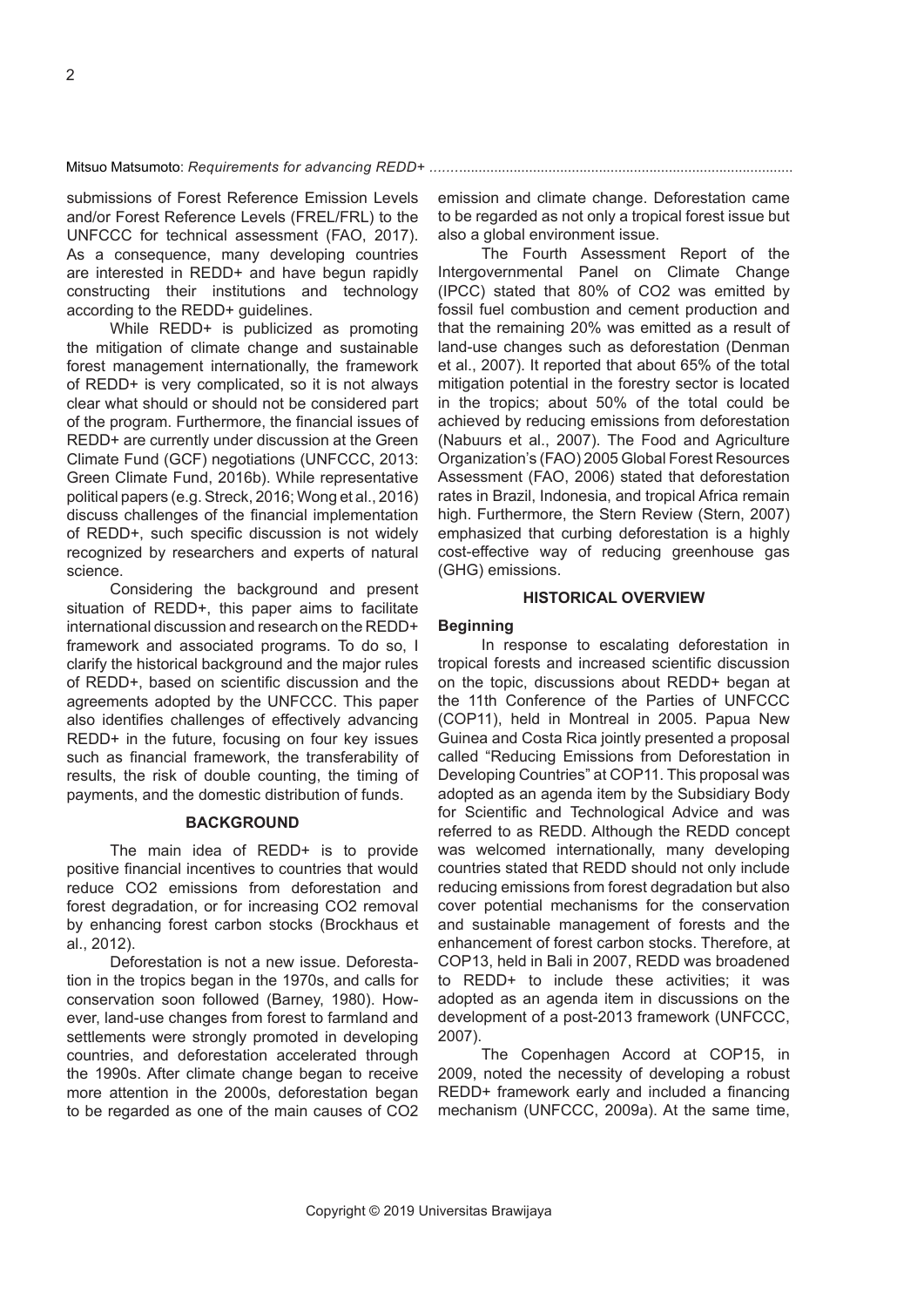technical approaches to forest monitoring systems, monitoring methods, and reference levels were also agreed upon. This agreement forms the basis of the current REDD+ that addresses technical methodology (UNFCCC, 2009b).

## **The Cancun Agreement**

The Cancun Agreement was settled at COP16, which was held in Cancun in 2010. It proposed a basic framework for REDD+ (UNFCCC, 2010) with six main aims. First, it aimed to slow, halt, and reverse forest cover and carbon loss. Second, it defined five activities of REDD+. Third, it demonstrated consideration and respect for environmental integrity, multiple functions of forests and other ecosystems, sovereignty, results-based mechanisms, and sustainable management of forests. Fourth, it requested that developing countries develop a national strategy or action plan, a national forest reference emission level or forest reference level, a national forest monitoring system, and a system for providing information on safeguards. Fifth, it introduced a phased approach for REDD+ activities such as (a) readiness, (b) implementation, and (c) results-based actions. Sixth, it promoted and implemented safeguards, such as ensuring transparent and effective national forest governance structures, guaranteeing respect for the knowledge and rights of indigenous peoples and members of local communities, and making sure that actions were consistent with the conservation of natural forests and biological diversity.

The Durban Agreement, agreed upon at COP17 in 2011, concluded that all countries would participate in the development of a new framework to replace the Kyoto Protocol. This framework was to be completed by 2015 and put into effect in 2020. REDD+ was to be included in this new framework for implementation after 2020. In addition, the parties agreed on how to provide information on the use and respect of safeguards, as well as on methods relating to reference levels for forests and related emissions (UNFCCC, 2011).

#### **The Warsaw Framework for REDD+**

At COP19, held in Warsaw in 2013, technical items that were based on the Cancun Agreement were discussed. A set of seven decisions related to REDD+, called the Warsaw Framework for REDD+, were agreed upon. The decisions comprised (1) modalities of a national forest monitoring system; (2) the timing and frequency of presentations of information on safeguards; (3) guidelines and procedures for the technical assessment of submissions from parties on proposed forest reference emission levels and forest reference levels; (4) ways of measuring, reporting, and verifying; (5) identification of the drivers of deforestation and forest degradation; (6) a work program on results-based finance, including requests to the GCF to channel adequate and predictable results-based finance and a decision to establish an information hub on the REDD Web Platform (which was opened as the Lima REDD+ information hub in 2014); and (7) coordination of support for the implementation of activities in relation to mitigation actions in the forest sector by developing countries (UNFCCC, 2013). The Warsaw Framework for REDD+ developed concrete technical rules for REDD+ so that the program was ready to start from a technical perspective.

#### **The Paris Agreement**

In the Paris Agreement of COP21 in 2015, the parties were encouraged to take action to implement and support the existing framework and decisions; this framework had already been agreed upon under the UNFCCC that addressed policy approaches and incentives for activities relating to REDD+ (UNFCCC, 2015a). In addition, all who attended recognized the importance of adequate and predictable financial resources for the implementation of policy approaches and incentives for REDD+ (UNFCCC, 2015b). At this time, ten years after the first proposal at COP11 (held in 2005) to avoid deforestation, the process of building the REDD+ program was concluded under the UNFCCC.

### **Various REDD+ Schemes**

In parallel with the progress of REDD+ negotiations under the UNFCCC, various private and public schemes and financing plans for REDD+ have been proposed and constructed, including multilateral and bilateral schemes. Multilateral public schemes include the Forest Carbon Partnership Facility (FCPF) of the World Bank, UN-REDD by the FAO, the United Nations Development Programme, the United Nations Environment Programme, the Amazon Fund, and the Congo Basin Forest Fund. Bilateral public schemes include Norway's International Climate Forest Initiative, Germany's International Climate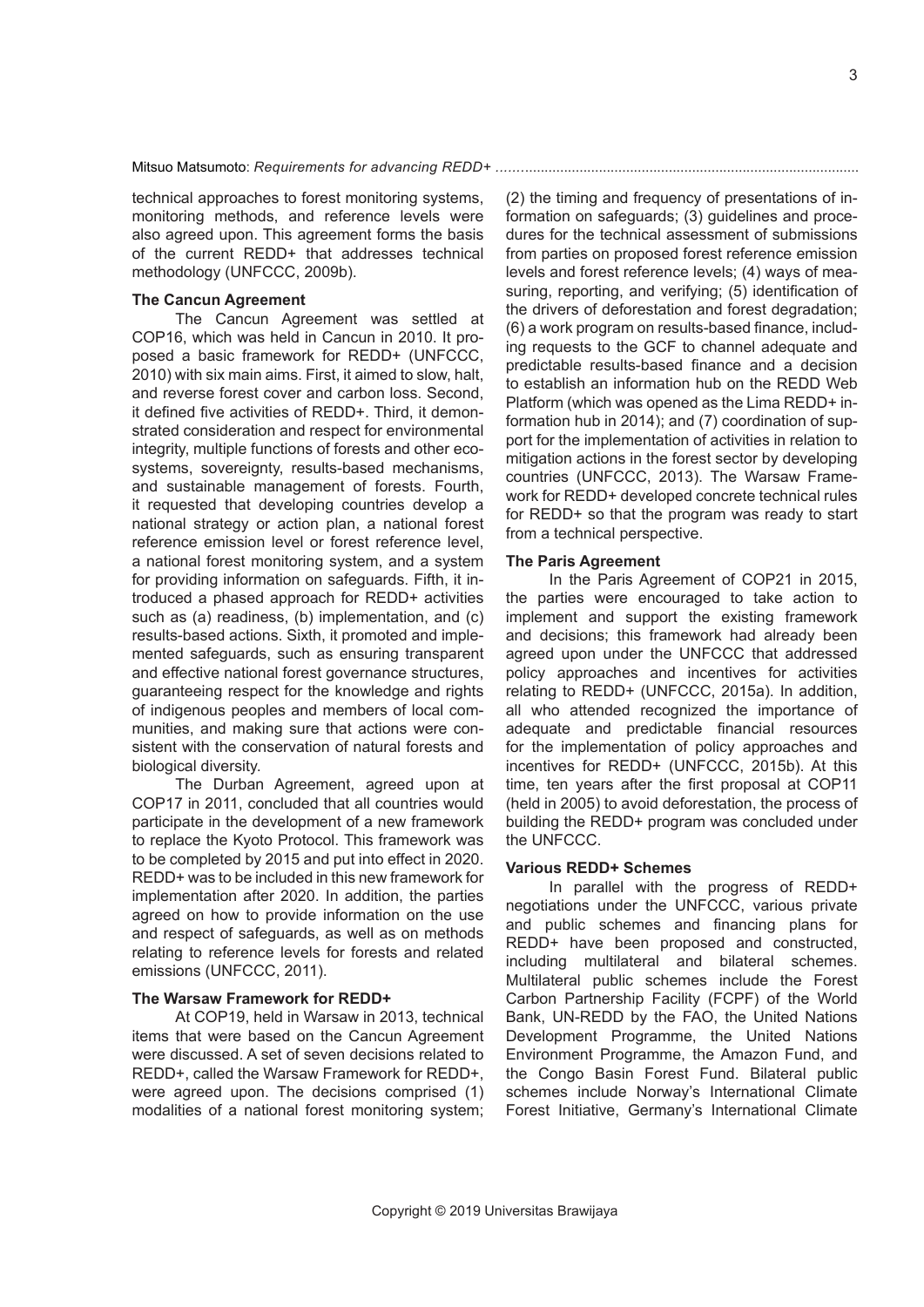Initiative, Australia's International Forest Carbon Initiative, and the UK's International Climate Fund (Well and Carrapatoso, 2016). The Joint Crediting Mechanism (JCM) is a bilateral scheme proposed by Japan, which includes a plan to include REDD+ projects in developing countries in the near future (JCM, 2016). An example of a major private scheme is the Voluntary Carbon Standard (VCS). Presently, many of these programs are moving forward with activities parallel to REDD+ under the UNFCCC.

## **THE REDD+ FRAMEWORK**

The step-by-step development at the different COPs of the institutional and technical elements of REDD+ has made it difficult for many to understand the overarching REDD+ rules. Here, I interpret the major elements of REDD+ in simpler terms that respect the intent of the COP agreements regarding REDD+

## **Aim and Definition**

The Cancun Agreement determined that the aim of REDD+ is to slow, halt, and reverse the loss of forest cover and carbon (UNFCCC, 2010). REDD+ activities were defined to be (1) reduction of emissions from deforestation, (2) reduction of emissions from forest degradation, (3) conservation of forest carbon stocks, (4) sustainable management of forests, and (5) enhancement of forest carbon stocks.

### **Requests to Developing Countries**

The Cancun Agreement requested that developing countries develop (1) a national strategy or action plan, (2) a national forest reference emission level or forest reference level, (3) a national forest monitoring system, and (4) a system for providing information on safeguards (UNFCCC, 2010).

#### **Phased Approach**

The Cancun Agreement stressed phased implementation of REDD+ activities in developing countries according to each country's conditions and capacities. In this phased approach, the activities undertaken by parties should be implemented in three stages. First, each country should develop national strategies or action plans, policies and measures, and capacity-building. Second, each country should implement their national policies and measures, with potential scope for further capacity-building, technology development and transfer, and introduction of results-based management. Third, the implemented strategies should lead to the development of results-based actions that can be definitively measured, reported, and verified (UN-FCCC, 2010).

#### **National Forest Monitoring Systems**

The Cancun Agreement requests developing countries to develop their national forest monitoring systems (UNFCCC 2010). These systems estimate forest-related GHG emissions source and estimate removals by sinks, forest carbon stocks, and forest area changes. Each system should be either a robust and transparent national monitoring system or a sub-national system that forms part of a national monitoring system. In addition, each system should use a combination of remote sensing and groundbased forest carbon inventory approaches to estimate emissions and sinks, using the most recent IPCC guidance and guidelines (UNFCCC, 2009b).

National forest monitoring systems are built upon existing systems, enable the assessment of different types of forest in each country, and are flexible enough to allow for improvement; this flexibility reflects the phased approach. Forest monitoring systems should provide data and information that are transparent and consistent over time. They should also be suitable for measuring, reporting, and verifying both emissions by source and removals by sinks, forest carbon stocks, and changes in forest carbon stocks and forest area result from implemented REDD+ activities (UNFCCC, 2013).

## **National Forest Reference Emission Levels and Forest Reference Levels**

The Cancun Agreement also requests developing countries to develop national forest reference emission levels and/or forest reference levels, hereafter referred to as reference levels for simplicity (UNFCCC, 2010). These levels are to be developed transparently, taking into account historical data and adjusting for national circumstances (UN-FCCC, 2009b). They should be expressed in tones of carbon dioxide equivalent per year and are considered benchmarks for assessing each country's performance in implementing REDD+ activities. The decision state that reference levels are to be established to maintain consistency with emissions by source and removals by sinks according to each country's GHG inventories (UNFCCC, 2011).

With respect to reference level information, each party should include (1) historical data; (2) methods used at the time the reference levels were set; and (3) a description of datasets, approaches,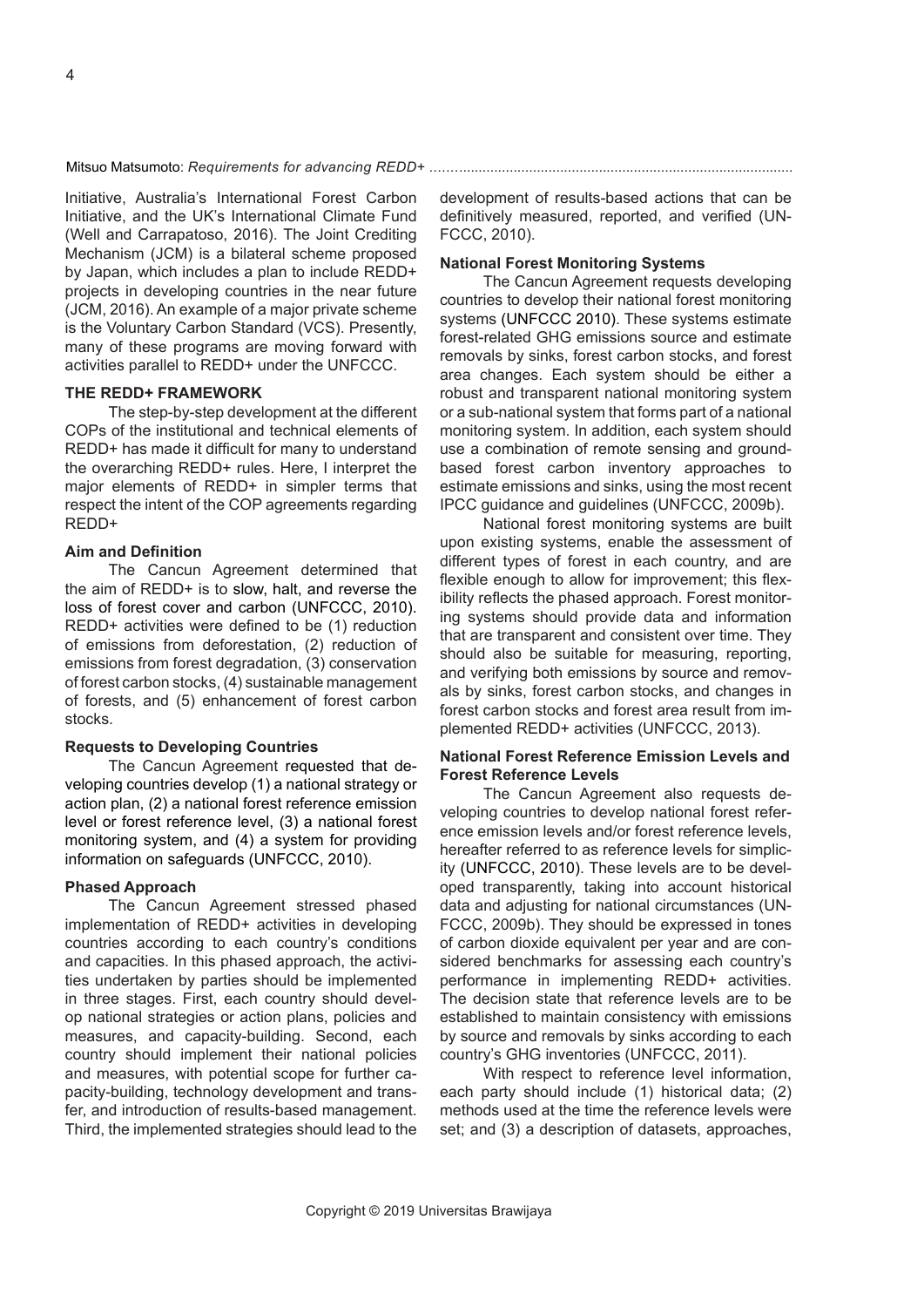methods, models, assumptions, relevant policies and plans, and changes from previously submitted information (UNFCCC, 2011). Reference levels may be technically assessed in the context of resultsbased payments. This technical assessment assesses the degree to which information provided by parties is in accordance with the submission guidelines for information on reference levels; it also offers a facilitative, non-intrusive, technical exchange of information to assist with the setting of reference levels (UNFCCC, 2013).

#### **Safeguards**

Safeguards aim to avoid potential risks of social and environmental damage that may result from activities. They also aim to ensure social and environmental benefits from activities and the adoption of good practices (REDD+ Social & Environmental Standards, 2017). Although safeguards may seem complicated and difficult, they are an important feature of the REDD+ framework that differs from other mitigation measures. The Cancun Agreement state that seven safeguards should be promoted and supported (UNFCCC 2010). First, actions must complement or be consistent with the objectives of national forest programs, relevant international conventions, and agreements. Second, national forest governance structures must be transparent and effective and take into account national legislation and sovereignty. Third, actions must respect the knowledge and rights of indigenous peoples and members of local communities. Fourth, relevant stakeholders, in particular indigenous peoples and local communities, must be full and effective participants. Fifth, actions must be consistent with the conservation of natural forests and biological diversity. Sixth, actions must address the risks of reversals. Seventh, actions must reduce the displacement of emissions.

To receive results-based payments, developing countries should provide information on how safeguards have been addressed and respected. Systems should be put in place to communicate to all stakeholders how the safeguards provide transparent and consistent information and how they are being addressed and respected (UNFCCC, 2011). Developing country parties should also provide summary information in their national communications, including via the web platform of the UN-FCCC, when REDD+ activities are commenced. Furthermore, subsequent summary information should be provided at frequent intervals that are

consistent with the provisions for other voluntary national communications via the web platform (UN-FCCC, 2013).

## **Measurement, Reporting, and Verification (MRV)**

Measurement, Reporting, and Verification (MRV) allows for the evaluation of implemented mitigation actions and commitments in general; MRV is required as part of the REDD+ framework. Rules related to MRV are shown in the Warsaw Framework for REDD+ and can be summarized as follows (UNFCCC, 2013):

- (1) Data and information used in the estimation of emissions by source and removals by sinks, forest carbon stocks, and changes in forest carbon stocks and forest area should be transparent; they should also be consistent over time and with the established reference levels.
- (2) The results of implemented activities, measured against the reference levels, should be expressed in tonnes of carbon dioxide equivalent per year.
- (3) Data and information should be provided through biennial update reports.
- (4) Developing country parties that are seeking payments for results-based actions should supply a technical annex to the biennial update reports.
- (5) A technical team of experts shall then analyze the extent of the consistency, transparency, completeness, and accuracy of the technical annex. The parties should provide the team with any required clarifications and/or additional information to facilitate the analysis; the team's report will be published via the web platform on the UNFCCC website (UNFCCC, 2013).

## **Finance**

The concept of positive incentives and results-based payments characterizes the finance of REDD+. Results-based actions should be fully measured, reported, and verified. Developing country parties should address all of the elements referred to in the Cancun Agreement, which are explicitly listed in the previous section, "Requests to Developing Countries." In addition, developing countries seeking results-based payments must provide a recent summary of how all of the safeguards have been addressed and respected before they can receive payments (UNFCCC, 2013).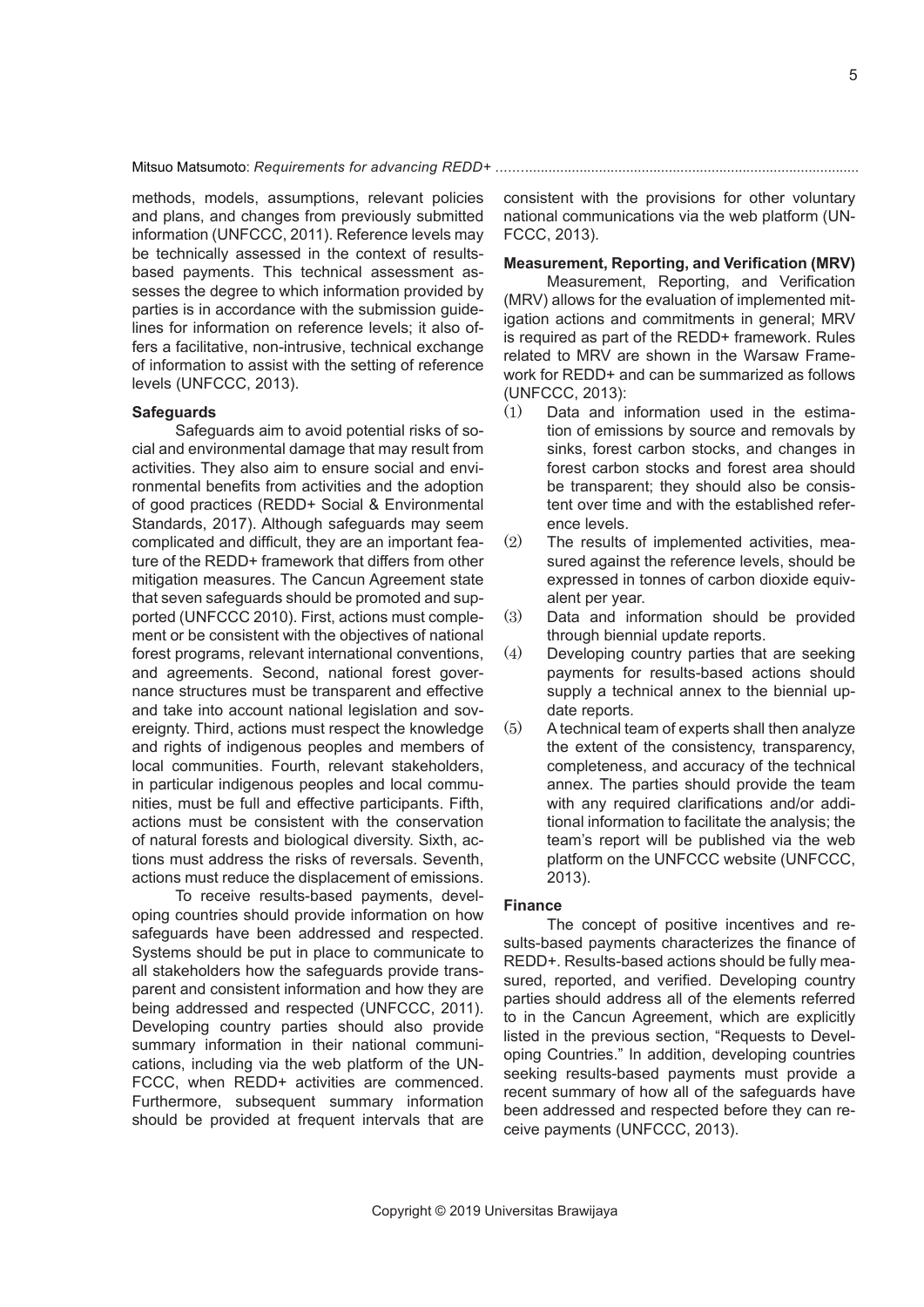A recent decision related to the Paris Agreement recognizes that adequate and predictable financial resources, including for results-based payments, are important for successfully implementing policy approaches and positive incentives for REDD+. It also encourages support to be coordinated from public and private bilateral and multilateral sources, such as the GCF, as well as alternative sources (UNFCCC, 2015b). Although multiple schemes and financing sources support finance of REDD+, as described in the previous section, the GCF is the main funding source for REDD+ under the UNFCCC. Notably, the rules regulating GCF REDD+ finance are still under discussion.

#### **Challenges for Advancing Redd+**

Considering the historical background, rule structure, and present conditions, I discuss the challenges for advancing REDD+ in the future with a particular focus on financial aspects.

#### **Finance Framework**

Agreements under UNFCCC (described above) show that financial features characterize important parts of the REDD+ mechanism; such financial features include the use of incentives and results-based payments. However, before the Warsaw Framework for REDD+ in 2013, discussions primarily focused on the technical aspects of REDD+, such as national forest monitoring systems, reference levels, and MRV. The Warsaw Framework recognized the key role that the GCF would play in channeling financial resources to developing countries and catalyzing climate finance; thus, the Framework requested methodological guidance, consistent with REDD+-related decisions to the GCF (UNFCCC, 2013).

Discussions on the financial framework for REDD+ are still ongoing since the Warsaw Framework in 2013; the financial framework is still not completely settled, so stakeholders will need to continue monitoring the progress of the financial framework under the GCF. Notably, the rules agreed upon for the GCF are not always applicable under the UNFCCC.

Eventually, the financial framework must be fair, mobile, and effective, not only at the national level but also at the local level where REDD+ activities are actually carried out. From this perspective, I identify the transfer of results, the timing of payments, and the domestic distribution of financial incentives as major challenges for launching REDD+.

## **Transfer of Results**

Results-based payments in the REDD+ framework can be generally understood as the payments to be made after the required results, e.g., emissions reductions and increased removals, have occurred and are verified (Brockhaus et al., 2012). Under voluntary schemes such as the Verified Carbon Standard (VCS), certified results of reduced emissions and increased removals through proposed activities are tradable as Verified Carbon Units (VCU). The question arises, however, whether these results are transferable under the UNFCCC and the GCF.

Although the decisions and agreements related to REDD+ (as discussed in the previous sections) use terms such as "incentives" and "resultbased payments," they do not mention transfers or trade. Thus, the transferability of the results of REDD+ activities currently appears not to be supported under the UNFCCC and the GCF. Generally, the results of REDD+ activities are regarded as non-transferable (e.g. Streck, 2016).

If the REDD+ results were transferable, the results could be transferred to developed countries that have contributed funds to the GCF to reach their mitigation targets according to their nationally determined contributions (NDCs). This type of scheme would provide great incentives to private companies that have invested in REDD+ activities. At the same time, it might give developing countries disincentives that would limit their REDD+ activities, because allowing transfers might prevent them from achieving their own NDC targets. Notably, a final decision on the transfer of results from REDD+ activities in developing countries mainly depends on the developed countries that have contributed funds to the GCF. Regardless, it seems plausible that results-based payments will remain non-transferable as part of public finance, such as Official Development Assistance, under the UNFCCC and the GCF.

## **Double Counting**

The Paris Agreement indicated that parties, when voluntarily engaging in cooperative approaches involving internationally transferred mitigation outcomes towards NDCs, must promote sustainable development, ensure environmental integrity and transparency, and apply robust accounting to ensure that double counting is avoided (UNFCCC, 2015a). A related decision encouraged support to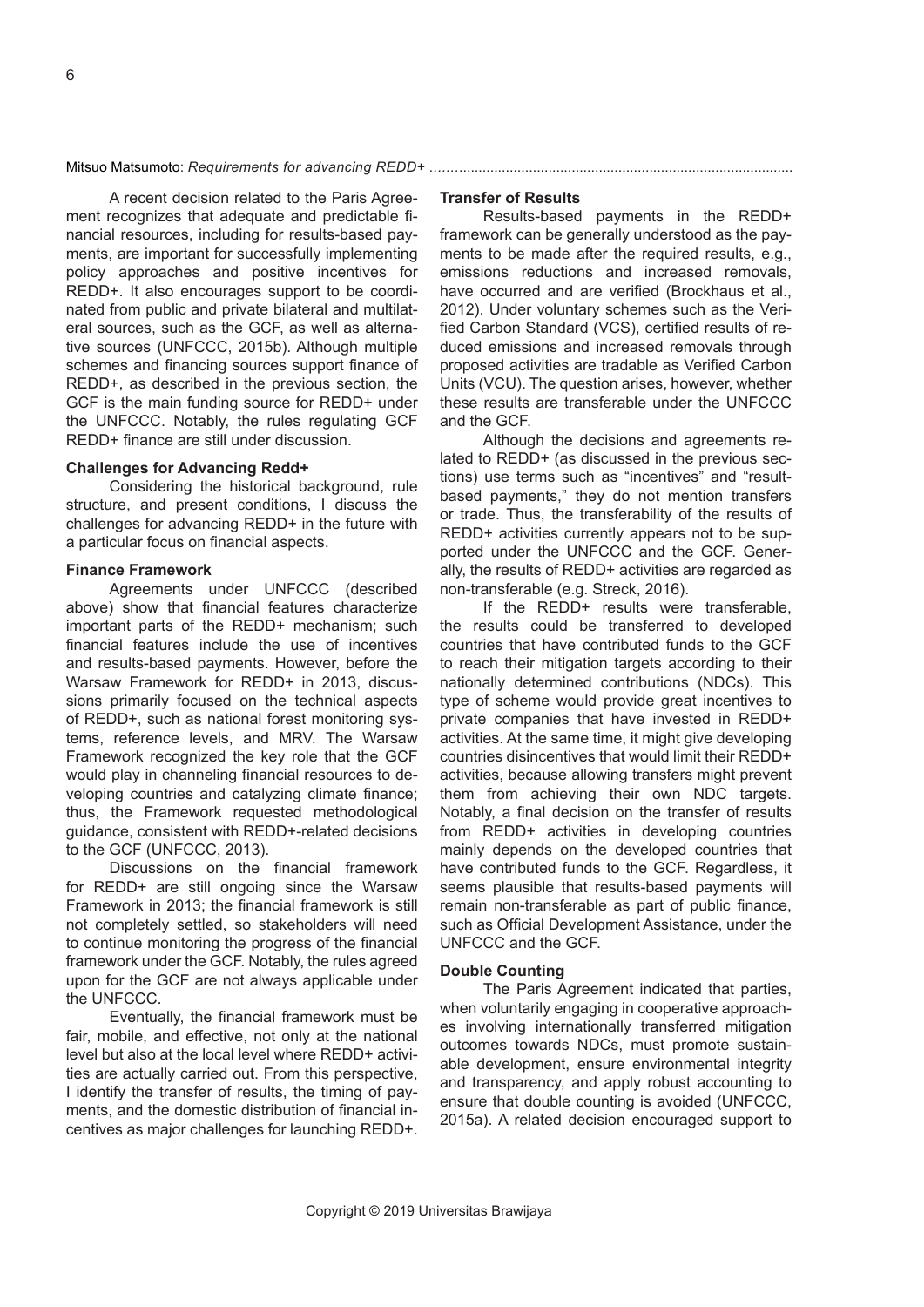be coordinated from public and private bilateral and multilateral sources, as well as alternative sources, in accordance with decisions by the COP (UN-FCCC, 2015b). These statements allow the use of voluntary REDD+ schemes to achieve NDC mitigation targets, but they stress that robust accounting and avoiding double counting are both required.

Verified Carbon Standard (VCS), Forest Carbon Partnership Facility (FCPF), and Joint Crediting Mechanism (JCM) are typical examples of voluntary REDD+ schemes outside of the UNFCCC. The VCS is a popular voluntary scheme used by private organizations, and it certified 58% of the total offsets transacted in 2016 (Hamrick et al., 2017). The carbon credits issued through the VCS projects are tradable on a voluntary market. FCPF is a nongovernmental scheme run by the World Bank, and 39 developing countries signed up by the end of 2016. The results of REDD+ activities are paid from the FCPF's carbon fund grants (FCPF, 2016). The JCM, which is promoted by the Japanese government, is a crediting mechanism for various sectors, including REDD+, and 16 developing countries signed JCM agreements by the end of 2016 (JCM, 2016).

Although these voluntary schemes are useful and effective for promoting REDD+ activities with private sector finance, they involve two types of risks of double counting. First, if a developing country and a developed country both report the same results of reduced emissions and increased removals from the same project to achieve their respective NDC targets, double counting occurs between countries. To avoid this problem, the results from the voluntary schemes need to be registered in a special table or database so that both countries can identify the overlap and rectify the issue. Second, if the area of a given REDD+ project overlaps the area of another project from a different voluntary scheme, double counting can occur between schemes. The results from any overlapping areas, therefore, need to be either removed from the register of one of the two projects or be proportionally shared in their registers.

When discussing double counting, it is important to consider whether or not the results in the schemes are transferable. If the voluntary results are not transferable between countries under the different schemes, the risk of double counting would be avoided under the UNFCCC, because the results could not be used to achieve both countries' NDC targets. Second, the credits from the VCS projects might be less at risk of double counting as they so far can only be used only in a voluntary transaction. In contrast, the plan of the JCM is to transfer results between countries to achieve Japan's NDC target (JCM, 2016). Thus, appropriate methods must be used to avoid double counting, especially in the REDD+ sector under the JCM scheme. Similar to the GCF situation, the transferability of results under the FCPF has only recently come under debate. Any future decisions on whether results of REDD+ activities can be transferred by the FCPF and the GCF must take double counting into consideration.

## **Timing of Payments**

REDD+ activities are long term projects, and they incur costs not only for the construction of domestic REDD+ institutions but also for continuous management and periodic monitoring. Thus, developing countries and local governments first require enough operating money in advance to prepare and implement REDD+ activities before they can receive results-based payments. Lessons from research, previous projects, and the experience of PES (Payment for Environmental Services) suggest that some level of upfront payment to cover some initial costs is necessary to incentivize participation, particularly of the poor (Wong et al, 2016). The same can be considered on REDD+ projects. Thus, performance-based payments (PBPs) have been discussed. PBPs have generally been defined as the "transfer of money or material goods conditional upon taking a measurable action or achieving a predetermined performance target" (Eichler, 2006; Eldridge et al., 2009). Based on this idea, the FCPF applied a PBP approach that allows advance payments at several steps, well before any final payments based on results; for example, an initial payment may be made at the approval of either an emission reduction project idea note or an emission reduction program document (Wertz-Kanounnikoff and McNeill, 2012; Forest Carbon Partnership Facility, 2013). With respect to ex ante payments for policy performance, Wong et al. (2016) insists that developing a reporting schedule that bases payments on the time profile of costs and performance will be critical. Therefore, the GCF has discussed various approaches for advance payments with respect to results-based payments (Green Climate Fund, 2016a) and has decided that it can support readiness activities (Green Climate Fund, 2016b). Payment programs for REDD+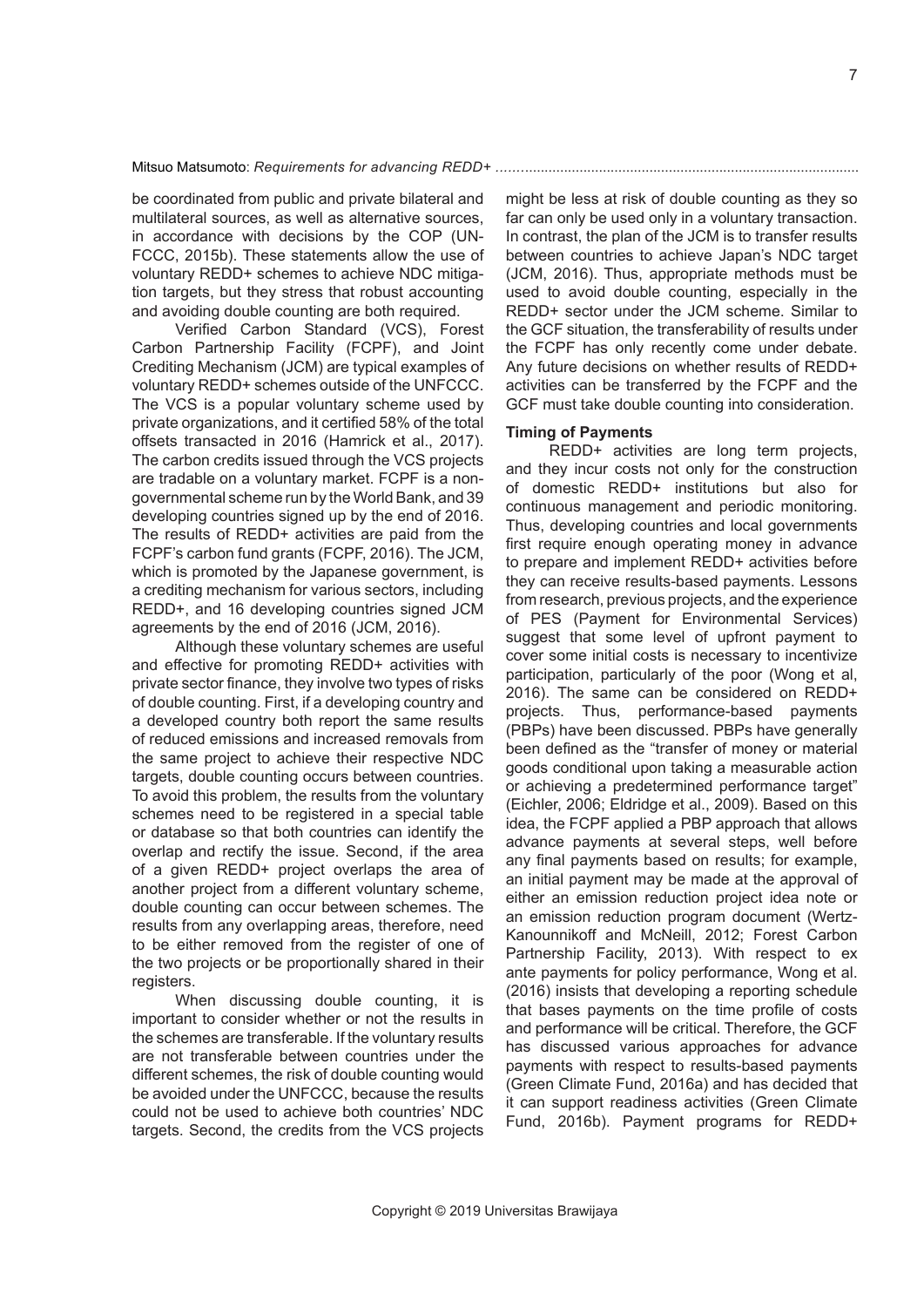activities under the GCF, including PBP, are expected to allow advance payments based on evaluations of performance at various stages of progress. At the same time, the methods used to monitor and evaluate performance must be transparent, and appropriate methods for performance evaluation need to be developed. Wong et al. (2016) asserts that negotiating agreements on performance outputs and outcomes, as well as their indicators, will be critical to ensuring national/local ownership and compliance. The integration of multiple finance schemes that have different targets, purposes, and approaches at different phases could address the issues surrounding the timing of payments.

## **Domestic Distribution of Funding**

GCF funds are transferred to developing countries according to REDD+ results. Part of these funds should be distributed to the local governments and organizations that carried out the local activities, according to their contributions. This discussion is often referred to as benefit sharing (e.g. Wong 2014). Based on previous research, Rakatama et al. (2016) concluded that the distribution of costs and benefits between different layers of government and local people might be one of the critical factors that affects the success (or failure) of REDD+ projects in the future. Appropriate systems for the fair and transparent domestic distribution of funding need to be developed. As with the timing of payments, integrating multiple schemes could address the issue of domestic distribution of finance payments.

## **CONCLUSION AND SUGGESTION**

The framework of REDD+ was constructed in a step-by-step process over 10 years. Based on the Warsaw Framework for REDD+ in 2013 and the Paris Agreement in 2015, REDD+ is now ready to be implemented around the world. Developing countries are making efforts to set up REDD+ institutions, and 15 countries have already submitted their proposed reference levels. Although there are a number of finance schemes at the present, important financial elements under the UNFCCC are still being discussed as part of the GCF. Some financial challenges have been identified for advancing REDD+ in the future, including the creation of a financial framework, the transferability of REDD+ results, the risk of double counting, the timing of payments, and the domestic distribution of funding.

Because the decisions and agreements related to REDD+ and results-based payments do not address transfers or trade of results of REDD+ activities, the transfer of results might give disincentives to developing countries that could limit REDD+ activities; thus, I suggest that the results of reduced emissions and increased removals through REDD+ activities should be non-transferrable through publicly financed programs under the UNFCCC and the GCF. I identified two types of potential double counting between countries and between schemes under the UNFCCC. Although I support the use of advance payments for REDD+ activities under the GCF, including performancebased payments that allow advance payments (based on the evaluation of performance at various stages of progress), appropriate and transparent methods for monitoring and evaluating performance are required, and also methods for such performance evaluations need to be further developed.

#### **ACKNOWLEDGEMENT**

The authors thank Japan's Forestry Agency for funding support through the "Project for Supporting REDD+ Activities in the Private Sector."

#### **REFERENCES**

- Brockhaus, M., Angelsen, A. (2012). Seeing REDD+ through 4Is: A political economy framework. In *Analyzing REDD+; Challenges and choices*. CIFOR, 15-30.
- Angelsen, A., McNeill, D. (2012). The evolution of REDD+. In *Analyzing REDD+; Challenges and choices*. CIFOR, 31-49.
- Angelsen, A. (2016). REDD+: What should come next? In *Towards a workable and effective climate regime*. CEPR Press, 405-421.
- Barney, G. (1980). The global 2000 report to the President: entering the 21st Century, Volume One. US Government Printing Office.
- Brockhaus, M., Obidzinski, K., Dermawan, A., Laumonier, Y., Luttrell, C. (2012). An overview of forest and land allocation policies in Indonesia: Is the current framework sufficient to meet the needs of REDD+? *Forest Policy and Economics*, 18:30- 37.
- Denman, K. L., Brasseur, G., Chidthaisong, A., Ciais, P., Cox, P. M., Dickinson, R. E., Hauglustaine, D., Heinze, C., Holland, E., Jacob, D., Lohmann, U., Ramachandran, S., da Silva Dias, P.L., Wofsy, S.C., Zhang X. (2007). Couplings